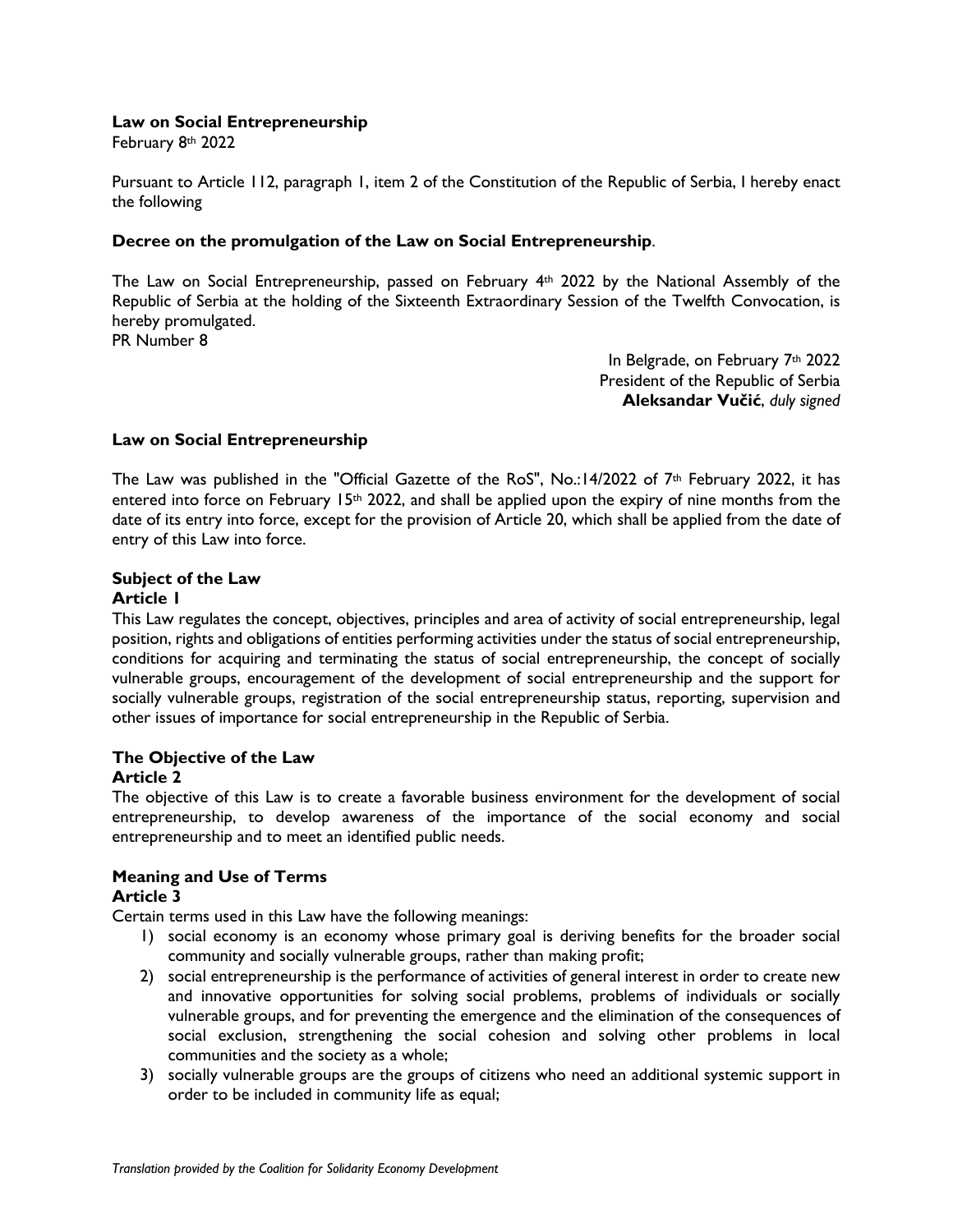- 4) work integration is the work with members of socially vulnerable groups fit to work in their education and training for work, as well as their employment and other ways of their work engagement;
- 5) social innovations are new technologies, products, services, models of organization, work methods that meet social needs with the aim of finding solutions to social problems by recognizing and providing new services that improve the quality of life of individuals and communities, by identifying and implementing the process of integration into the labor market, through new skills, new work places, new forms of participation and all the other ways that contribute to the improvement of the position of the individual in the society;
- 6) the social entrepreneurship entity is an entrepreneur or a legal entity that has acquired the status of social entrepreneurship;
- 7) an entrepreneur is a natural person registered to perform activities for the purpose of generating profit, who according to his legal position may meet the conditions prescribed by this Law for acquiring the status of social entrepreneurship;
- 8) economic entity is a domestic legal entity registered to perform activities for the purpose of generating profit, and particularly a company, cooperative and other legal entity, which by its legal status may meet the conditions prescribed by this Law for acquiring the status of social entrepreneurship;
- 9) civil sector entity is a domestic legal entity that was not established for the purpose of generating profit, and particularly an association, sports association, foundation and other legal entity, which according to its legal position may meet the conditions prescribed by this Law for acquiring social entrepreneurship status.
- 10) The terms used in this Law in the grammatical masculine gender, imply the natural masculine and feminine gender of the person to whom they refer.

## **Principles**

## **Article 4**

The development and operation in the field of social entrepreneurship is based on the following principles:

- 1) the principle of transparency, which implies that the social entrepreneurship entity is obliged to make available to the public its general acts, planning documents outlining the realization of its social role (business plans or medium-term plans), the reports the social entrepreneurship entity prepares in accordance with this Law, as well as other information related to its business and the manner of realization of its social role, while the state administration authorities, the provincial and local self-governments/state administration authorities and other public authorities are obliged to make available to the public planning documents and general and individual acts they adopt in connection to incentives for social entrepreneurship;
- 2) the principle of responsibility, which implies that the status of social entrepreneurship presupposes increased responsibility for the realization of the social role that the social entrepreneurship entity has in accordance with this Law, including restrictions on the disposal of profits and property;
- 3) the principle of sustainable growth and development, which implies that social entrepreneurship and incentives for social entrepreneurship shall be planned and implemented while taking into account the requirements pertaining to environmental protection, climate change fight, mitigating the effects of climate change and adapting to climate change, preventing the overuse of natural resources, increasing energy efficiency and the use of renewable energy sources and reducing greenhouse gas emissions, the effects thereof on society, especially on local communities, their development and specificities, vulnerable categories of the population, gender equality, as well as regarding the requirements of the fight against poverty;
- 4) the principle of partnership and synergistic action of the public, private and civil sectors, which implies that the development of social entrepreneurship and the promotion of the social economy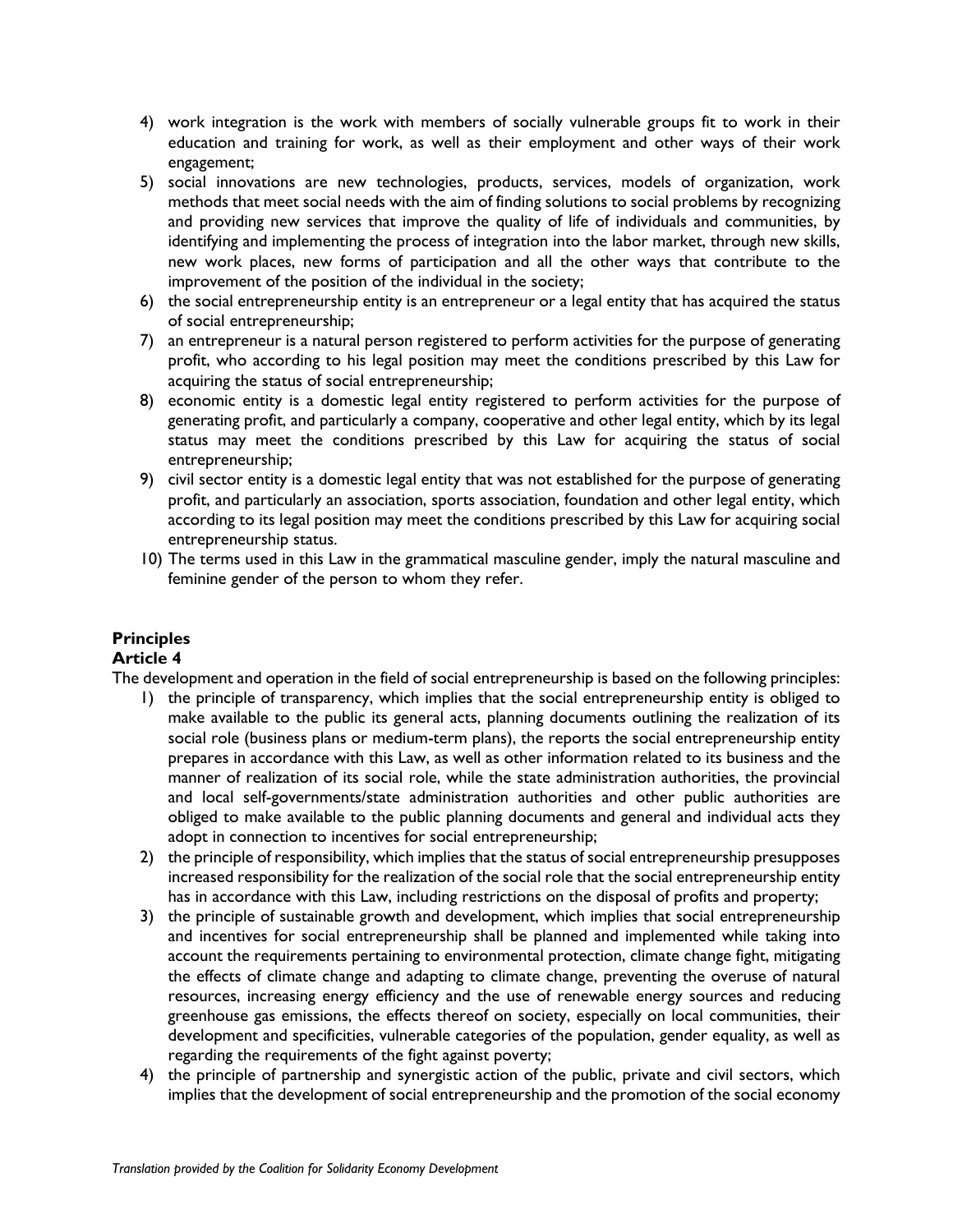is carried out at all the said levels, as well as that public policies in the field of social economy and social entrepreneurship are adopted and implemented in partnership.

### **The Public Role of Social Entrepreneurship Article 5**

Social entrepreneurship is aimed at solving social problems, in order to increase social cohesion and development.

Social entrepreneurship is a business operation in which the generated profit is invested in the integration of socially vulnerable groups, environmental protection, rural development, education, culture, social innovations and other areas of broader social interest.

Social entrepreneurship is particularly realized through:

- 1) production of goods and provision of services (social, educational, health, etc.), in accordance with this Law;
- 2) integration into labor market, in accordance with this Law;
- 3) business operation that contributes to the sustainable development of the devastated areas and local communities;
- 4) business operation that solves problems in other areas of general interest.

# **Members of Socially Vulnerable Groups**

## **Article 6**

In terms of this Law, members of socially vulnerable groups are considered to be the persons in the social care system, an unemployed persons deemed hard to employ according to the regulations from the field of employment, and other persons from particularly vulnerable categories that are hard to employ, as well as members of other vulnerable social groups determined by the Law.

## **Scope of Activity**

## **Article 7**

The social entrepreneurship entity performs activities in various areas that contribute to the realization of the social role of social entrepreneurship, and especially performs the activities that enable the realization of social, cultural, economic and labor inclusion of members of socially vulnerable groups, and the meeting their other specific needs, as well as the realization of other identified general interests within the local community and at the national level.

#### **The Conditions for Acquiring the Status of Social Entrepreneurship Article 8**

Under this Law, the status of social entrepreneurship may be acquired by:

1) an entrepreneur who keeps business books in accordance with the regulations on accounting, i.e. an entrepreneur who is not flat-rate taxed and who has accepted with his statement that he:

- a. engages in one or more social capacities in accordance with Article 5 of this Law,
- b. operates in one or more areas in accordance with Article 7 of this Law,
- c. distributes profit in accordance with the limit prescribed by Article 11 of this Law,
- d. is obliged to submit reports in accordance with Article 13 of this Law;
- 2) an economic entity which has accepted through its act that:
	- a. he engages in one or more social capacities in accordance with Article 5 of this Law,
	- b. operates in one or more areas in accordance with Article 7 of this Law,
	- c. distributes profit in accordance with the limit prescribed by Article 11 of this Law,
	- d. manages in accordance with the restriction prescribed by Article 12 of this Law,
	- e. is obliged to submit reports in accordance with Article 13 of this Law;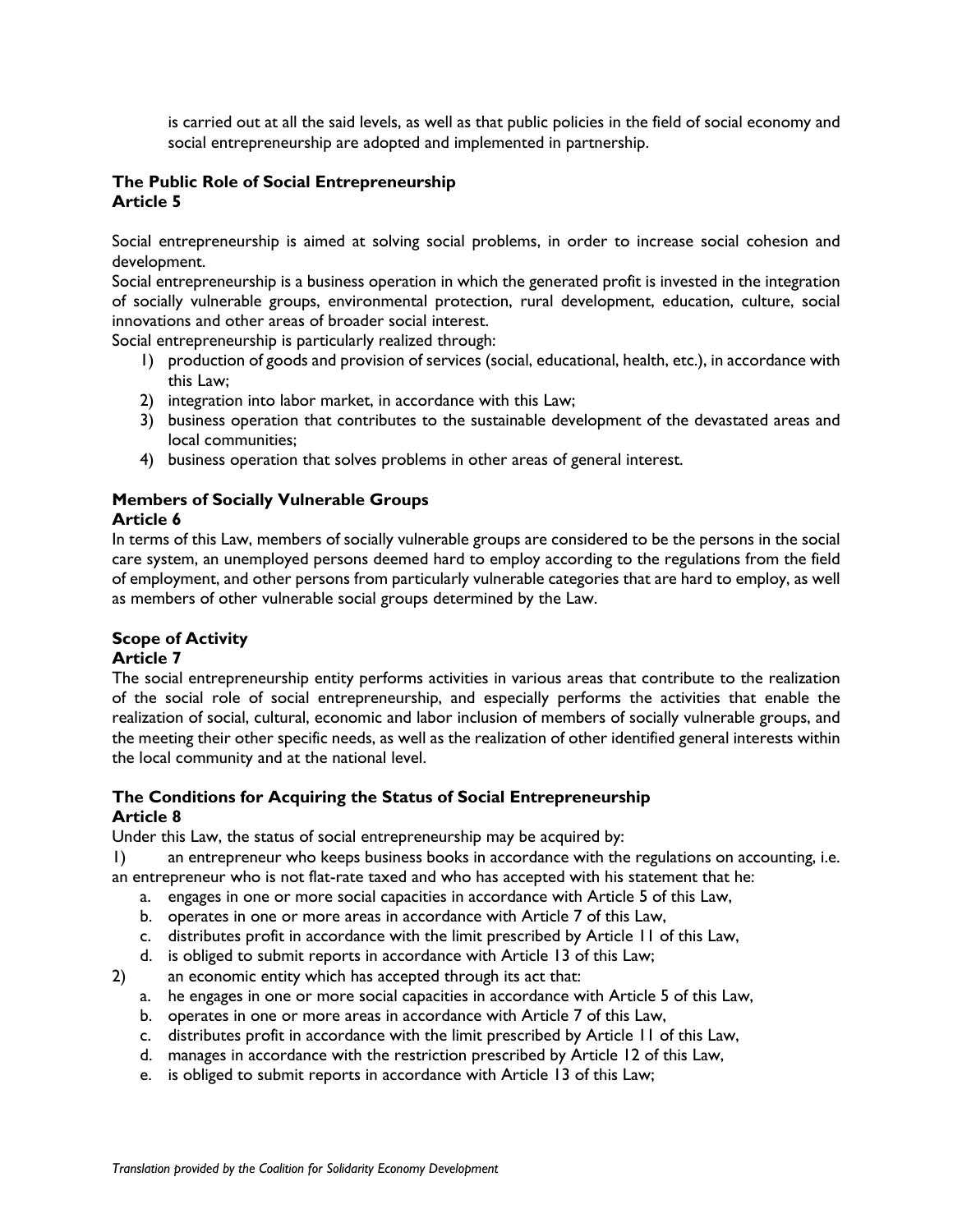3) a civil sector entity that is registered to perform economic activity and which has accepted by its act that:

- a. he engages in on or more social capacities in accordance with Article 5 of this Law,
- b. operates in one or more areas in accordance with Article 7 of this Law,
- c. manages in accordance with the restrictions prescribed by Article 12 of this Law,
- d. is obliged to submit reports in accordance with Article 13 of this Law.

#### **Registration of the Social Entrepreneurship Status Article 9**

The status of social entrepreneurship is acquired at the request of the entity referred to in Article 8 of this Law, which is to be submitted to the registry competent for its registration (hereinafter: the Registry) which shall not examine its social capacity and the area of activity in terms of this Law.

Together with the request for acquiring the status of social entrepreneurship:

- 1) the entrepreneur shall enclose a statement made in accordance with Article 8, paragraph 1, item 1 of this Law;
- 2) the economic entity shall enclose the deed of establishment, statute or other general act, prepared in accordance with Article 8, paragraph 1, item 2 of this Law;
- 3) the civil sector entity shall enclose a statute or other general act, prepared in accordance with Article 8, paragraph 1, item 3 of this Law.

#### **Property of the Subject of Social Entrepreneurship Article 10**

During its duration, the social entrepreneurship entity acquires and disposes of property freely, in accordance with the Law and its general acts.

The property of a social entrepreneurship subject may not be distributed to its members, founders, the members of bodies, representatives, employees or persons related to them. For the purposes of this Law, related parties are considered to be persons who are determined as such by the law governing companies. The provisions of paragraphs 1 and 2 of this Article do not refer to the provision of apposite and appropriate rewards and compensations for justified costs incurred in fulfilling the social role referred to in Article 5 of this Law (travel expenses, per diems, accommodation costs, etc.), contracted encumbrance obligations and payment of salaries to employees.

In case of the termination of a social entrepreneurship entity, the deed of establishment, the statute or other general act issued by that entity in accordance with the Law or the decision on the liquidation, i.e. termination of that entity, may determine that after settling the creditors, the recipient of the remaining property of the entity shall be:

- 1) in the case of an economic entity, any entity engaging in social entrepreneurship, except for cooperatives, which may designate an entity as the recipient in accordance with the provisions of the Law governing the position and operation of cooperatives;
- 2) in the case of a civil sector entity, only another civil sector entity with the social entrepreneurship status.

In case of termination of his status, the social entrepreneurship entity is obliged to distribute the remaining property acquired during the duration of that status and on the basis of that status in accordance with paragraph 5 of this Article.

The obligation referred to in paragraphs 5-6 of this Article does not apply to entrepreneurs.

#### **Profit Distribution**

#### **Article 11**

An economic entity with the status of social entrepreneurship is obliged to distribute at least 50% of the profit in the following manner: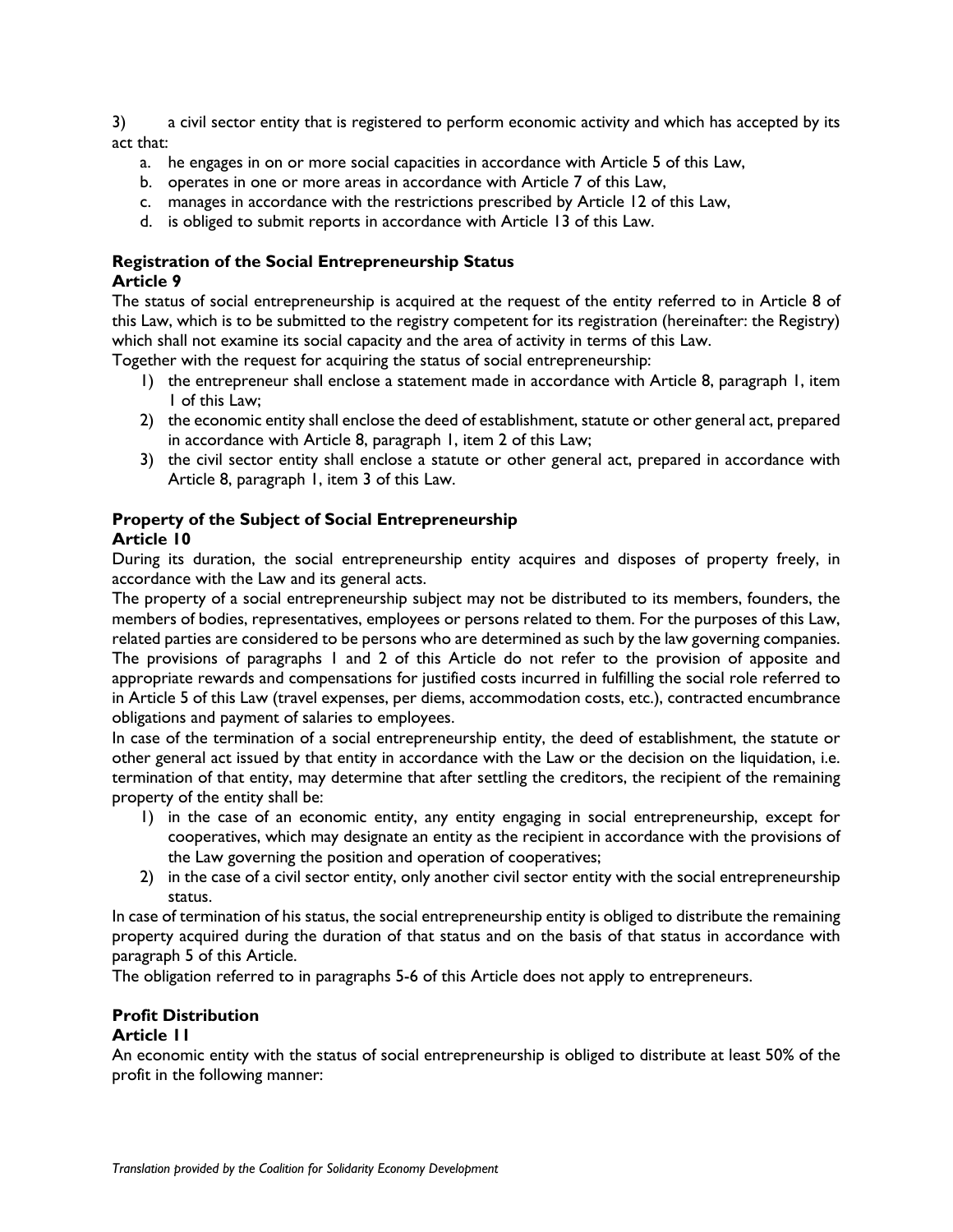- 1) to reinvest in an internal support program for socially vulnerable groups or into costs related to the employment of members of socially vulnerable groups that are fit to work, i.e. in the activity programs aimed at solving community problems in the areas of implementation referred to in Article 7 of this Law; or/and
- 2) to donate to other legal entities and entrepreneurs with the status of social entrepreneurship for solving community problems in the areas of operation referred to in Article 7 of this Law.

An entrepreneur with the status of social entrepreneurship has all the obligations referred to in paragraph 1 of this Article, provided that, under item 2, he may make the donation of funds to another entrepreneur or civil sector entity with the status of social entrepreneurship.

A civil sector entity with the status of social entrepreneurship acts with the profit he generates from performing the registered economic activity in accordance with the law regulating his legal position, and may donate it exclusively to another civil sector entity with the status of social entrepreneurship for solving community problems in the areas of activity referred to in Article 7 of this Law, in which he operates himself.

The entity referred to in paragraphs 1-3 of this Article is obliged to devise a profit reinvestment plan.

With regard to the funds donated from the generated profit to other legal entities or entrepreneurs, the entity referred to in para. 1-3 of this Article shall conclude a contract with the aforesaid legal entity, i.e. entrepreneur determining the purpose of donating those funds.

The reinvestment plan referred to in paragraph 4 of this Article and the contract referred to in paragraph 5 of this Article shall be published in the competent registry, together with the report referred to in Article 13 of this Law.

In the event of the termination of the social entrepreneurship entity and removal of the status of social entrepreneurship, the remaining profit generated during the period of duration of that status and on the basis of that status shall be transferred to another social entrepreneurship entity in accordance with the restriction prescribed in paragraph 1, item 2 and paragraphs 2-3 of this Article.

#### **Managing Social Entrepreneurship Entities Article 12**

The management of the social entrepreneurship entity is regulated by the deed of establishment, the statute or by other general act in accordance with the Law, so as to ensure participation in the decisionmaking of at least one third of:

- 1) an employed and fit-to-work members of socially vulnerable groups, if that status is realized on the basis of work integration of those persons;
- 2) users of the products and services of the social entrepreneurship entity, if such status is realized on the basis of the placement of products and provision of services to those persons;
- 3) the employees, if that status is realized exclusively on the basis of operating in a specific area of activity referred to in Article 7 of this Law.

If the social entrepreneurship status is being realized on several bases listed in paragraph 1 of this Article, the representatives corresponding to each of these bases shall be equally involved in the management of the social entrepreneurship entity.

The obligation referred to in paragraphs 1 and 2 of this Article does not apply to entrepreneurs.

## **Obligation of Reporting on the Fulfillment of the Social Role Article 13**

In accordance with this Law, the social entrepreneurship entity shall prepare a report on the fulfillment of the social role for a period of two years.

The report referred to in paragraph 1 of this Article shall contain basic information regarding the following:

1) meeting the conditions for operating under the status of social entrepreneurship, prescribed by this Law;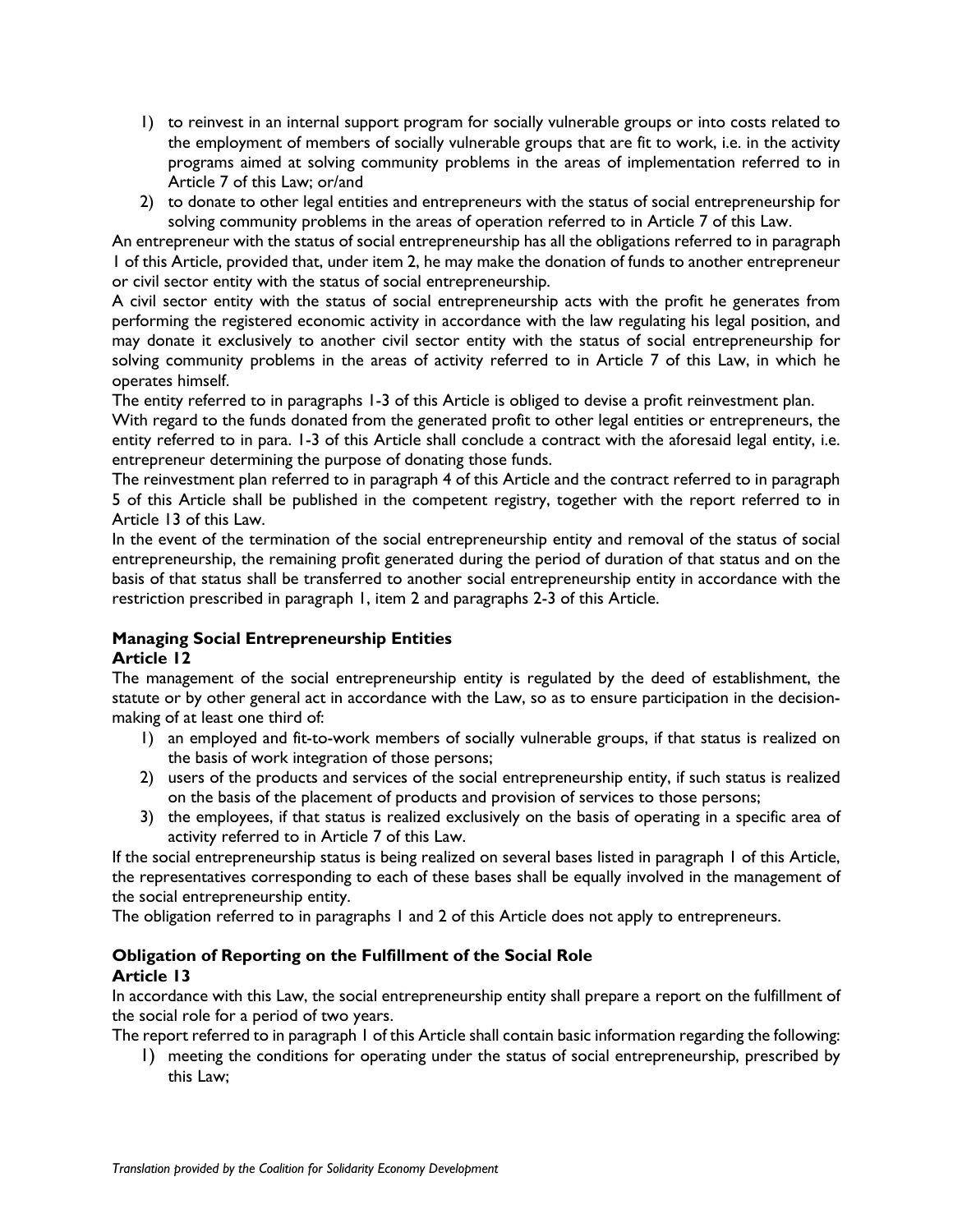- 2) the operation, i.e. the activities that have been implemented in accordance with Article 7 of this Law;
- 3) the distribution of profits in accordance with Article 11 of this Law;
- 4) the manner of management of the social entrepreneurship entity, in accordance with Article 12 of this Law.

An integral part of the report referred to in paragraph 1 of this Article are also reinvestment programs and agreements on the allocation of funds referred to in Article 11, paragraphs 4 and 5 of this Law, provided there was a distribution of profit during the reporting period.

The report referred to in paragraph 1 of this Article shall be submitted to the competent registry for publication within the deadline prescribed for the submission of the annual financial reports.

The content and manner of submitting the report referred to in paragraph 1 of this Article shall be regulated in more detail by an act of the Government at the proposal of the ministry in charge of employment affairs.

# **Termination of the Social Entrepreneurship Status**

#### **Article 14**

The status of social entrepreneurship shall be terminated by deleting that status from the Registry at the request of the social entrepreneurship entity.

Together with the request referred to in paragraph 1 of this Article, the economic entity and the civil sector entity shall enclose:

- 1) the decision of the competent authority on the termination of the status of social entrepreneurship;
- 2) a statement of the representative of that entity prepared in the form of a notarial deed, stating that the remaining assets and profits obtained during the duration of that status and on the basis of that status have been transferred by that entity to another social entrepreneurship entity in accordance with Articles 10 and 11 of this Law.

The decision referred to in paragraph 2, item 1 of this Article shall not be adopted without the prior majority consent of the employee representatives, i.e. the users of products and services within the collective administrative authority referred to in Article 12, paragraph 1 of this Law, which is obtained in the form of a notarial deed.

Together with the request referred to in paragraph 1 of this Article, the entrepreneur shall submit a statement prepared in the form of a notarial deed saying that he had transferred the remaining profit generated during the duration of that status and on the basis of that status to another social entrepreneurship entity in accordance with Article 11 of this Law.

The statement referred to in paragraph 2, item 2 and paragraph 4 of this Article shall be published on the website of the authority competent for registering the status of social entrepreneurship.

## **Consequences of Abusing the Status**

## **Article 15**

The following is considered abuse of the social entrepreneurship status:

- 1) disposition of property contrary to Article 10 of this Law;
- 2) disposition of profits contrary to Article 11 of this Law;
- 3) deprivation of the management right contrary to Article 12 of this Law;
- 4) untimely submission of the report referred to in Article 13 of this Law;
- 5) false presenting of the situation in the report referred to in Article 13 of this Law;
- 6) misuse of active support assets referred to in Article 18 of this Law.

The Ministry in charge of employment affairs keeps a list of social entrepreneurship entities where abuse of status has been established.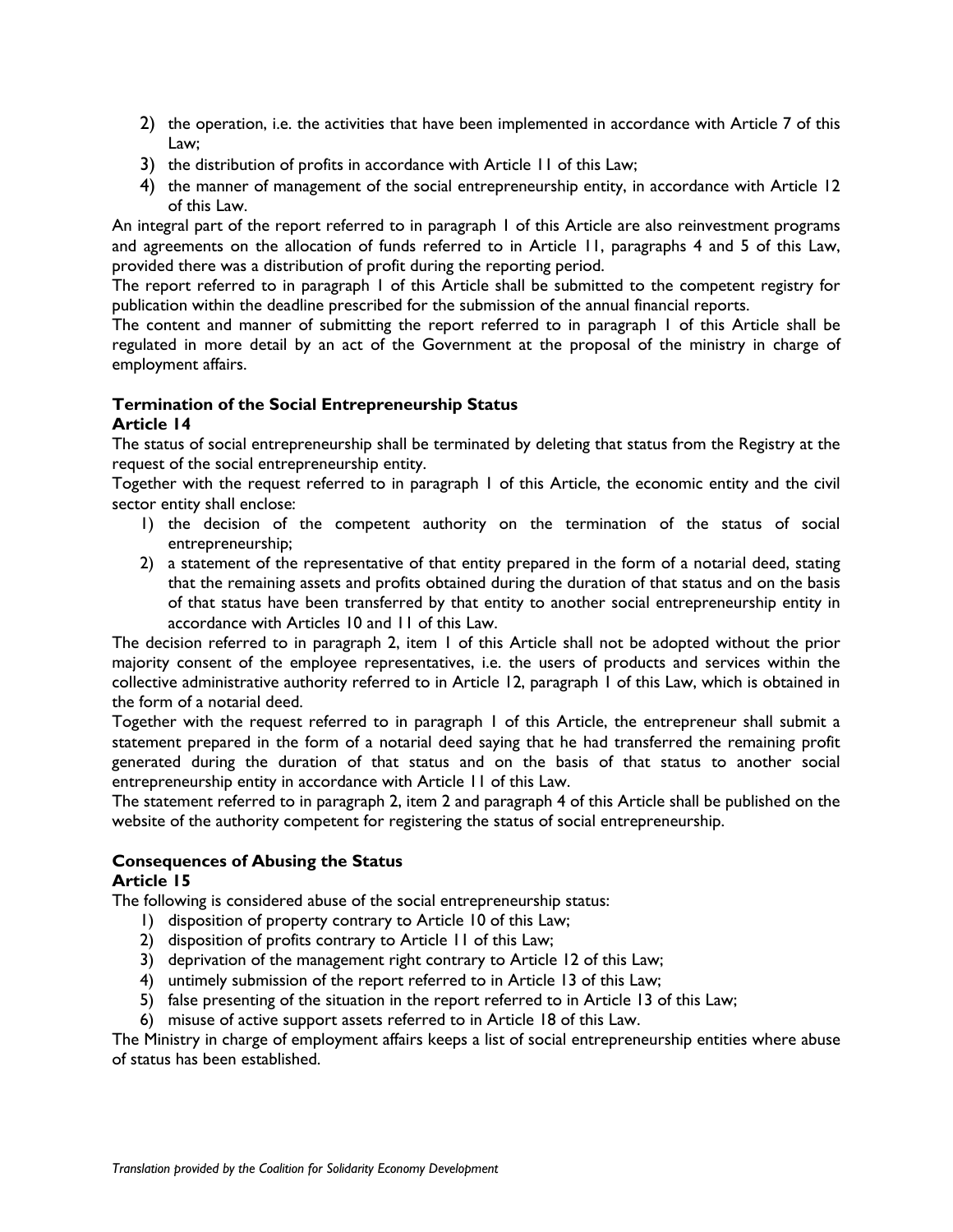The social entrepreneurship entity may submit an initiative for removal from the list referred to in paragraph 3 of this Article accompanied by evidence of the elimination of the established abuse of status, i.e. evidence of operating in accordance with this Law.

The list referred to in paragraph 2 of this Article is publicly available on the website of the ministry in charge of employment.

# **Relation with Other Laws**

### **Article 16**

Unless otherwise provided by this Law, the law governing the legal status of the social entrepreneurship entities shall be duly applied when it comes to the establishment, management, status changes, changes in legal form, termination and other issues of importance for the legal position of the aforesaid entities.

The status change involving the social entrepreneurship entity shall be implemented in accordance with the Law provided that the legal successor, i.e. all the legal successors following such status change continue to operate in the status of social entrepreneurship under the obligation of meeting the conditions for acquiring the said status prescribed by this Law.

The law regulating the procedure before the competent registry and the publishing data and documents from that registry shall duly apply on the issues related to the procedure of registration of the status of social entrepreneurship in the competent registry which are not specifically regulated by this Law.

The Minister in charge of implementing the law which regulates keeping of the registry is competent for resolving on the appeals against the decision adopted during the procedure of registration and termination of the status of social entrepreneurship.

## **Special Reliefs and Exemptions**

## **Article 17**

The social entrepreneurship entity may obtain benefits and exemptions in accordance with the regulations governing taxes, contributions for compulsory social insurance, fees for the use of public goods and other types of financial obligations.

#### **Active Support to the Social Entrepreneurship Entities Article 18**

The Republic of Serbia, the Autonomous Province and local self-government units support the establishment and operation of social entrepreneurship entities through the implementation of public policy measures which are planned in accordance with the law governing the planning system.

The active support referred to in paragraph 1 of this Article shall be provided by implementing measures and activities aimed at supporting employment and improving the operation of social entrepreneurship entities defined by the public policy documents and employment action plans adopted at the national level and the local government level, by financing projects in the area of social entrepreneurship, through education on social entrepreneurship, promotion of social entrepreneurship, development of financial instruments for the social entrepreneurship entities and through other measures and activities.

Funds for encouraging the development of social entrepreneurship and supporting the labor integration of the members of socially vulnerable groups are provided from:

- 1) funds from the budget of the Republic of Serbia intended for financing social entrepreneurship and social care, funds for the implementation of the measures of active employment policy, professional rehabilitation and employment of persons with disabilities implemented by the organization responsible for employment affairs;
- 2) funds determined by the budget of the Autonomous Province and local self-government units;
- 3) gifts and donations;
- 4) other sources, in accordance with the Law.

Funds referred to in paragraph 3 items 1 and 2 of this Article may be assigned to a social entrepreneurship entity, provided that the entity operates, i.e. has been active for at least one year.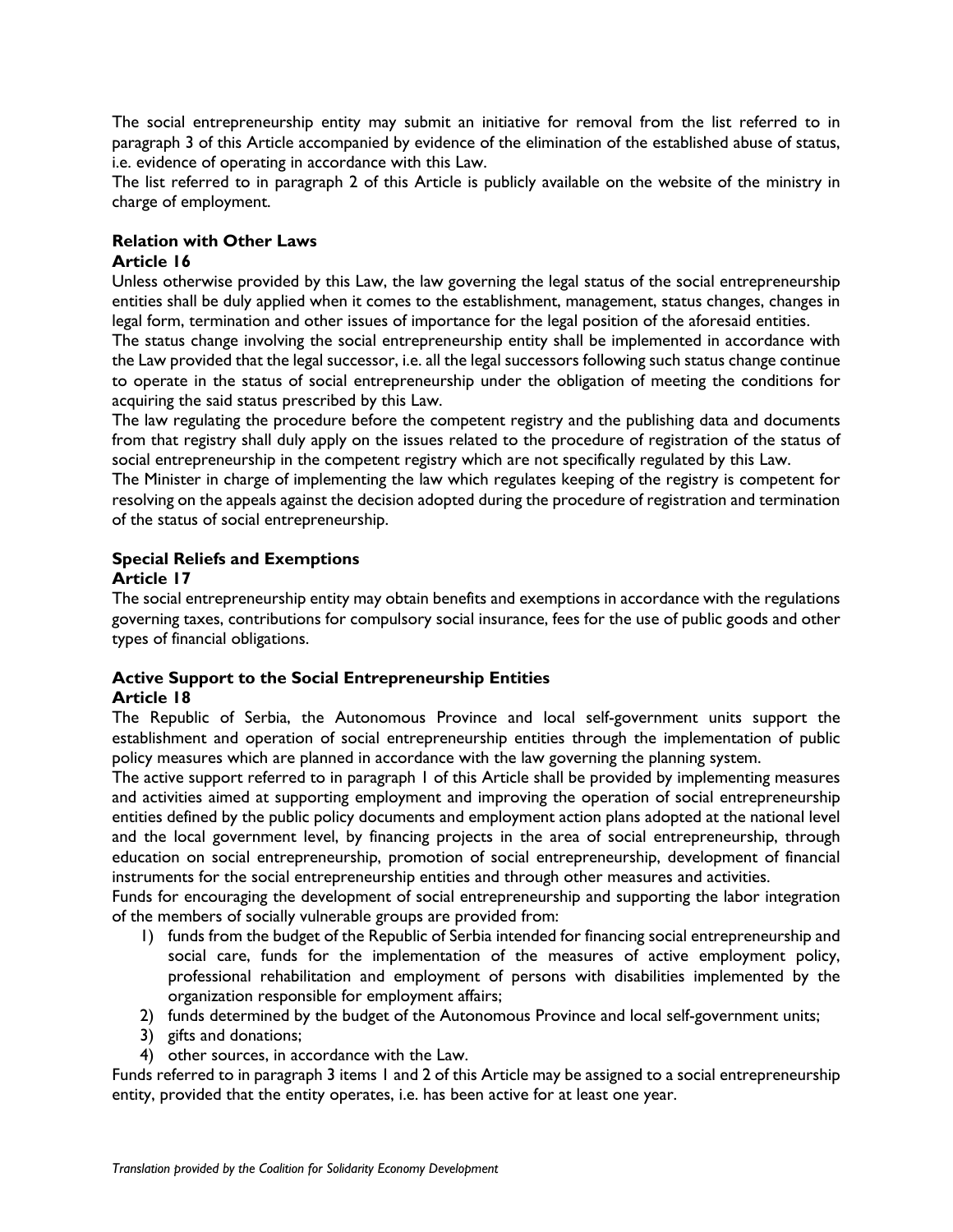At the proposal of the ministry in charge of employment affairs, the Government shall regulate in more detail the manner of allocating funds referred to in paragraph 3, items 1 and 2 of this Article, and the conditions, criteria and procedure for exercising the right to the allocation of funds for encouraging the development of social entrepreneurship.

#### **The Social Entrepreneurship Development Program Article 19**

The Social Entrepreneurship Development Program (hereinafter: the Program) plans measures of active support to the social entrepreneurship entities.

The program referred to in paragraph 1 of this Article shall be adopted by the Government at the proposal of the ministry in charge of employment affairs for a period of five years.

Through its content, the program referred to in paragraph 1 of this Article must meet the requirements in terms of a gender perspective, gender analysis and gender integration under the provisions of the Law governing gender equality.

Notwithstanding paragraph 1 of this Article, a special public policy document may plan the public policy measures in respect of a certain socially vulnerable groups referred to in Article 6 of this Law, that is, in the certain areas of activity referred to in Article 7 of this Law, if due to the urgency of these measures and/or the specifics of the planning area, these measures are not or will not be covered by the Program.

In the remaining part, the procedure of adoption of the Program, the Program content and form, as well as to the manner of reporting on its implementation shall be subject to the law governing the planning system.

#### **The Social Entrepreneurship Council Article 20**

At the proposal of the Ministry in charge of employment, the Government shall, by decision, establish the Council for Social Entrepreneurship (hereinafter: the Council), within 60 days from the date of entry of this Law into force.

The decision referred to in paragraph 1 of this Article shall determine the composition of the Council, criteria, guidelines, manner of determining remuneration for the President and the amount of thereof, members, secretary and deputy secretary which shall provide technical support to the Council, as well as other issues relevant to its operation.

The Council consists of the President who shall chair over its work and is appointed from the public sector and 13 members, while a technical support to the Council is provided by the Secretary and Deputy Secretary, who are appointed for a period of four years.

The Council consists of an equal number of representatives of the public and private sector.

Six members of the Council are appointed from the ranks of civil servants, one of whom is appointed from the employees of the authorities of the Autonomous Province, and seven members are appointed from the ranks of the representatives of social entrepreneurship entities and experts in the field of social entrepreneurship.

A citizen of the Republic of Serbia who has at least five years of work experience and knows the regulations in the field of social entrepreneurship may be elected President and member of the Council.

Within 30 days from the day of the appointment of the President, members and the technical support, the Council shall adopt the rules of procedure which shall further regulate the issues of importance for its operation.

The Council shall perform the following activities:

- 1) reviews and launches initiatives for the development of social entrepreneurship and initiatives for amending the regulations in the field of social entrepreneurship;
- 2) initiates the draft act referred to in Article 18, paragraph 5 of this Law;
- 3) initiates the draft of the Program referred to in Article 19 of this Law;